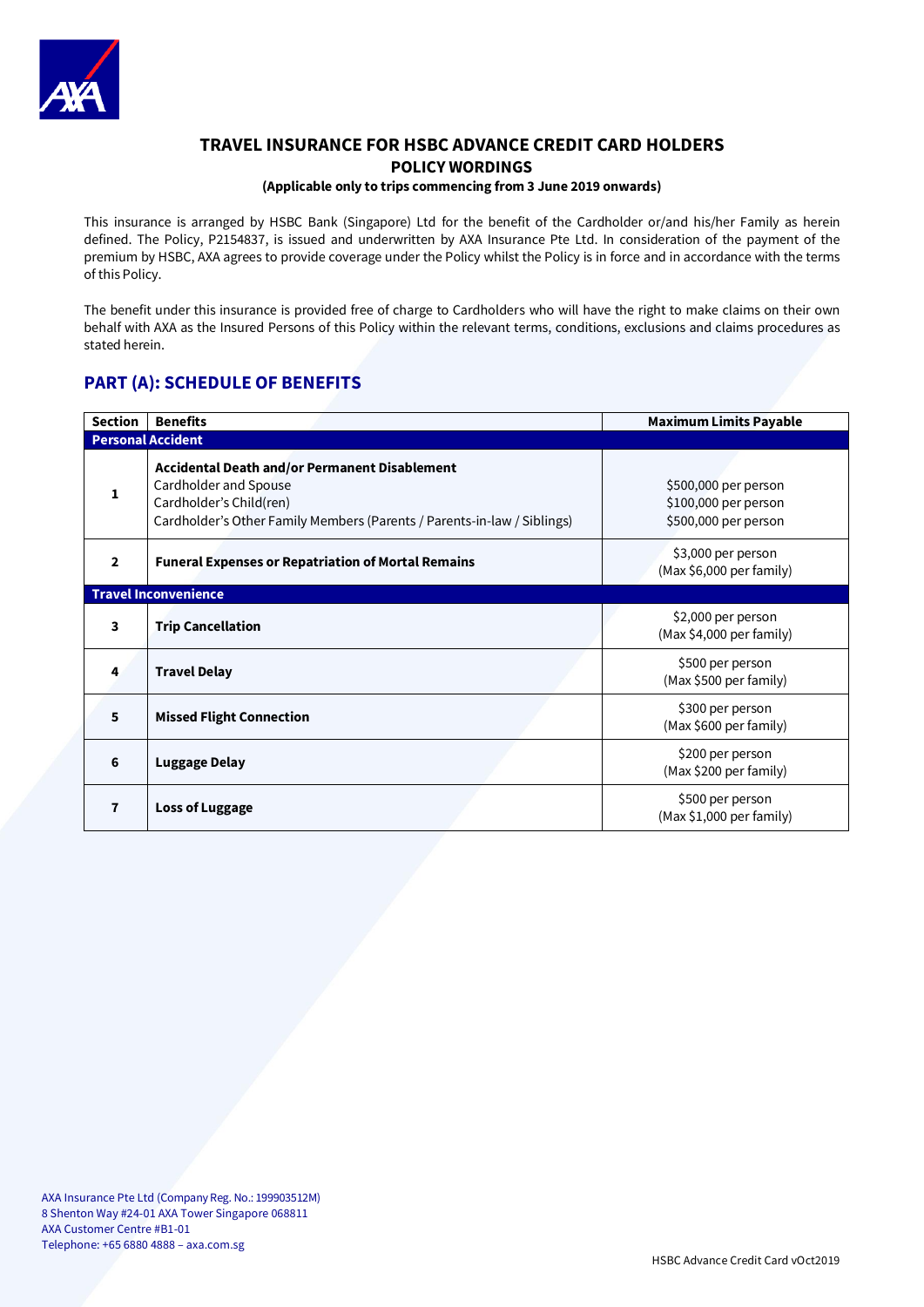

# **PART (B): DEFINITIONS**

Some words and phrases in this Policy have special meanings. These words and phrases have the following meanings wherever they appear in the Policy.

| <b>TERM</b>           | <b>MEANING</b>                                                                                                                                                                                                                                                                                                                                                                                                                                                                                                                                                         |
|-----------------------|------------------------------------------------------------------------------------------------------------------------------------------------------------------------------------------------------------------------------------------------------------------------------------------------------------------------------------------------------------------------------------------------------------------------------------------------------------------------------------------------------------------------------------------------------------------------|
| Accident              | A sudden and unforeseen event that solely and independently results in Injury, disablement<br>or death and which is not caused by any Illness or medical condition.                                                                                                                                                                                                                                                                                                                                                                                                    |
| Deposit               | Any sum required to be pre-paid to a tour operator, a Public Transport operator or the operator<br>of any accommodation which the Insured Person has fully charged to a HSBC Card and is<br>unable to recover or obtain a refund by reason of Trip Cancellation.                                                                                                                                                                                                                                                                                                       |
|                       | A registered practitioner qualified by a medical degree in western medicine who is licensed<br>and practicing within the scope of his license according to the laws of the country in which<br>such practice is maintained.                                                                                                                                                                                                                                                                                                                                            |
| Doctor                | The Doctor cannot be the Insured Person, his/her business partner, agent, employer or<br>employee, or a person related to the Insured Person's by blood, marriage or adoption.                                                                                                                                                                                                                                                                                                                                                                                         |
|                       | Any reference to "Doctor" in this Policy shall mean, wherever appropriate, a general<br>practitioner and/or specialist.                                                                                                                                                                                                                                                                                                                                                                                                                                                |
| Family Member(s)      | The Insured Person's<br>Legal spouse<br>1.<br>2.<br>Parents and/or parents-in-law<br>3.<br>Siblings                                                                                                                                                                                                                                                                                                                                                                                                                                                                    |
|                       | Legitimate child who is between one (1) and twenty-five (25) years of age, not married, not<br>4.<br>employed and is residing in the same household and in the same country of residence as<br>the Cardholder                                                                                                                                                                                                                                                                                                                                                          |
| Home Country          | The country, outside of Singapore, which the Insured Person is granted rights of citizenship or<br>permanent residence by the respective governmental authorities.                                                                                                                                                                                                                                                                                                                                                                                                     |
| Injury                | Bodily injury, resulting directly, solely and independently of any other cause by an Accident<br>and which does not result from any illness, sickness or disease.                                                                                                                                                                                                                                                                                                                                                                                                      |
| Insured Person(s)     | HSBC Advance Credit Card holder who has fully charged the fare of his/her Public<br>1.<br>Transport of his/her overseas trip to the HSBC Advance Credit Card;<br>HSBC Advance Credit Card holder's Family Members who have fully charged the fare of<br>2.<br>his/her Public Transport of his/her overseas trip to the HSBC Advance Credit Card.                                                                                                                                                                                                                       |
| Loss                  | In connection with a limb, "Loss" means the complete severance of a hand at or above<br>(a)<br>the wrist or of a foot above the ankle joint, or the total and permanent functional<br>disablement of an entire hand, arm, foot or leg.<br>(b) In connection with finger, "Loss" means complete severance of, or irrecoverable loss of<br>use of, finger(s) at or above the metatarsophalangeal or metatarsophalangeal joints.<br>In connection with an eye, "Loss" means total and irrecoverable loss of sight beyond<br>(C)<br>remedy by surgical or other treatment. |
| Occupation            | The Insured Person's full-time or part-time gainful employment, profession or any other<br>work which the Insured Person has been trained to perform for an income, remuneration or<br>profit.                                                                                                                                                                                                                                                                                                                                                                         |
| Period of Insurance   | The period during which the cover under this Policy is effective, as specified in the Policy<br>Schedule to HSBC.                                                                                                                                                                                                                                                                                                                                                                                                                                                      |
| Permanent Disablement | Injury which:<br>(a) falls into one of the defined Injuries listed from Items (b) to (h) in the Scale of<br>Compensation under Section 1; and<br>has lasted for at least 12 months from the date of the Accident; and<br>(b)<br>is medically certified to have no hope of improvement at the end of that period.<br>(c)                                                                                                                                                                                                                                                |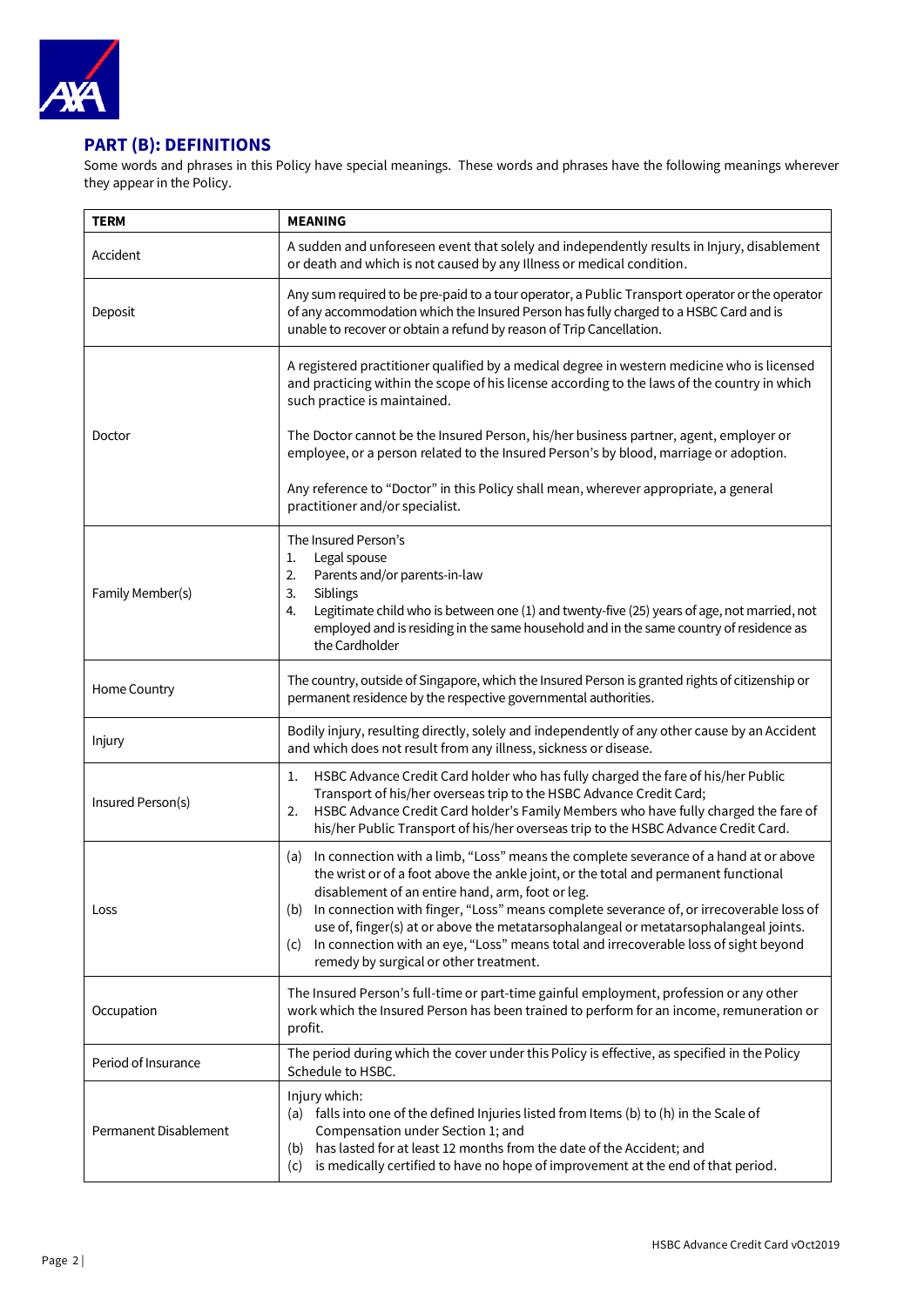

| Permanent Total Disablement    | Injury which:<br>(a) totally disables and prevents the Insured Person from engaging in, performing, or<br>attending to any business or Occupation of any and every kind, or if the Insured Person<br>has no business or Occupation, from attending to his usual duties; and<br>has lasted for at least 12 months from the date of the Accident; and<br>(b)<br>is medically certified to have no hope of improvement at the end of that period.<br>(c)                                                                                                                   |  |  |
|--------------------------------|-------------------------------------------------------------------------------------------------------------------------------------------------------------------------------------------------------------------------------------------------------------------------------------------------------------------------------------------------------------------------------------------------------------------------------------------------------------------------------------------------------------------------------------------------------------------------|--|--|
| Pre-Existing Medical Condition | Any Injury or Illness which:<br>(a) The Insured Person has received medical treatment, diagnosis, consultation or<br>prescribed drugs within 182 days prior to the commencement of his/her Trip; or<br>Symptoms or manifestations have existed, whether treatment was actually received<br>(b)<br>within 182 days prior to the commencement of the Insured Person's Trip; or<br>(c) A reasonable person in the circumstances would be expected to be aware of within 182<br>days prior to the commencement of the Insured Person's Trip.                                |  |  |
| Premium Per Cardholder         | This is the premium rate agreed between the Bank and Us to be applied to the number of<br>Cardholders for the purpose of calculating the Provisional Annual Deposit Premium and the<br>actual premium payable.                                                                                                                                                                                                                                                                                                                                                          |  |  |
| Public Transport               | Any land, sea, rail or air conveyance (such as bus, ferry, hovercraft, hydrofoil, ship, train, tram or<br>underground train) that has fixed and established routes only and is operated under license by<br>the respective country for the transportation of fare paying passengers.                                                                                                                                                                                                                                                                                    |  |  |
|                                | This excludes rental vehicles, taxis and all modes of transportation that are chartered or<br>arranged as part of a tour, even if the services are regularly scheduled.                                                                                                                                                                                                                                                                                                                                                                                                 |  |  |
| Serious Injury or Illness      | Injury or illness, as the case may be, which is certified by a Doctor as life threatening and<br>requires immediate medical or surgical treatment.                                                                                                                                                                                                                                                                                                                                                                                                                      |  |  |
| Trip                           | A journey undertaken by the Insured Person during the Period of Insurance and<br>commencing in Singapore. The trip commences when the Insured Person leaves the place<br>of residence or office for the place of embarkation, but not more than three (3) hours prior<br>to the scheduled departure time, and ceasing upon the following, whichever is the earliest:<br>The expiry of the Period of Insurance;<br>1.<br>The Insured Person's return to the permanent place of residence;<br>2.<br>3.<br>Three (3) hours upon the Insured Person's arrival in Singapore. |  |  |
| We, Us, Our                    | AXA Insurance Pte Ltd                                                                                                                                                                                                                                                                                                                                                                                                                                                                                                                                                   |  |  |
| You, Your, HSBC                | HSBC Bank (Singapore) Ltd                                                                                                                                                                                                                                                                                                                                                                                                                                                                                                                                               |  |  |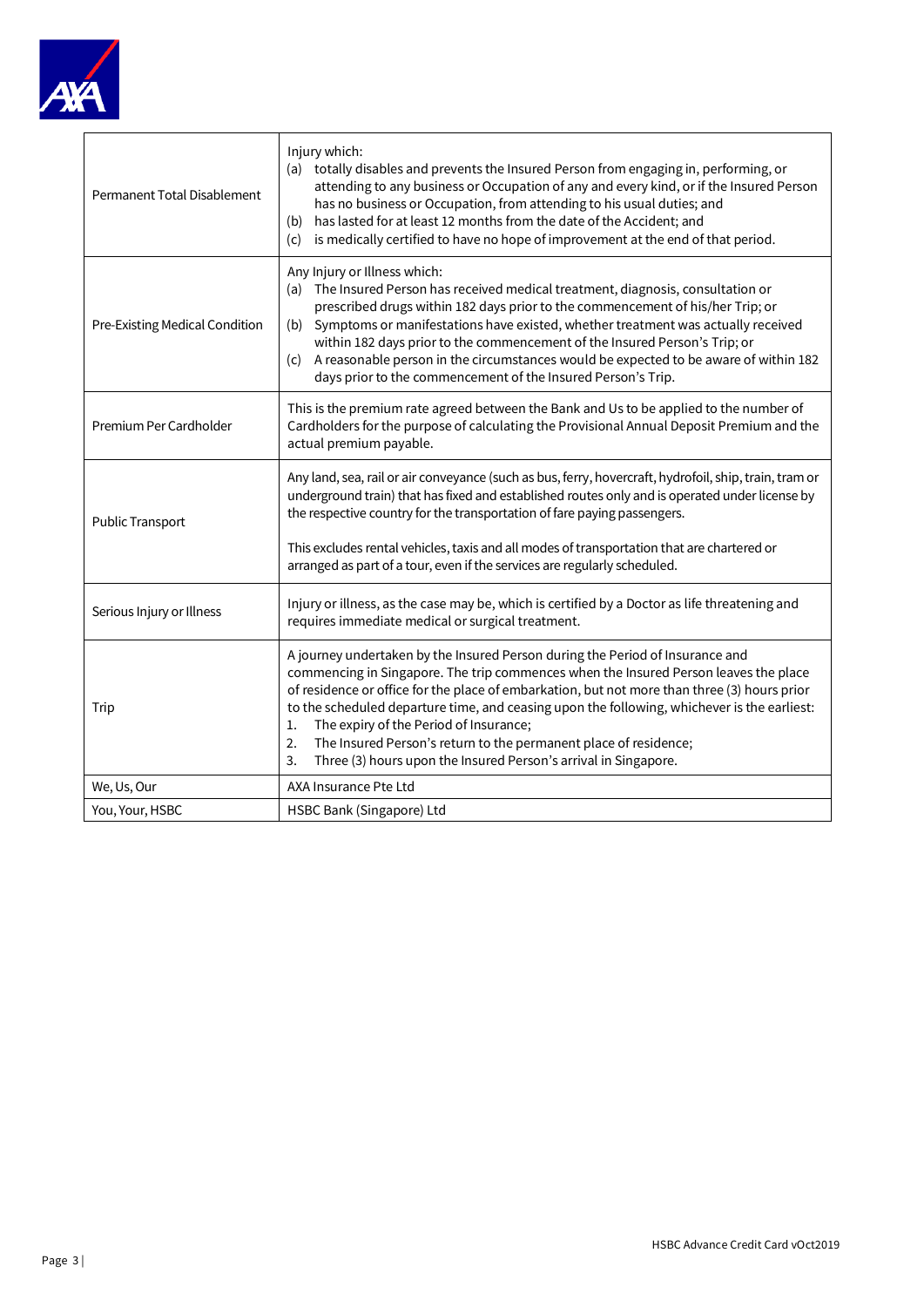

# **PART (C): DESCRIPTION OF BENEFITS**

### **SECTION 1: ACCIDENTAL DEATH AND/OR PERMANENT DISABLEMENT**

If, during the Period of Insurance, the Insured Person suffers death or Permanent Disablement arising from an Accident occurring: (a) Anywhere in the world outside the Insured Person's country of domicile; and

(b) Whilst the Insured Person is travelling on, boarding or alighting from a Public Transport;

We will pay the relevant percentage as set out in the Scale of Compensation, up to the sum insured specified under this section.

# **Scale of Compensation**

| Coverage                                                     | % of Sum Insured under this Benefit |
|--------------------------------------------------------------|-------------------------------------|
| Death<br>(a)                                                 | 100%                                |
| Permanent Total Disablement<br>(b)                           | 100%                                |
| Loss of two (2) Limbs<br>(c)                                 | 100%                                |
| Loss of sight in both eyes<br>(d)                            | 100%                                |
| Loss of one (1) Limb and Loss of sight in one (1) eye<br>(e) | 100%                                |
| Loss of one (1) Limb<br>(f)                                  | 50%                                 |
| Loss of sight in one (1) eye<br>(g)                          | 50%                                 |
| Loss of a thumb and index finger of the same hand<br>(h)     | 25%                                 |

Special Conditions applicable to Section 1

- 1. The benefits are payable provided that:
	- (a) Accidental death occurs within one hundred and eighty (180) days from the date of Accident; and/or
	- (b) Permanent Disablement occurs within one hundred and eighty (180) days from the date of Accident; and
	- (c) The Permanent Disablement is listed in the Scale of Compensation table.
- 2. The benefit payable under Accidental death will be reduced by any benefit already paid under Permanent Disablement in respect of the same Injury.
- 3. If an Injury or a Permanent Disablement forms part of another Injury or Permanent Disablement, the highest of either benefits, but not both, will be payable and the total benefits payable under the Policy shall not exceed the Sum Insured under this Section.
- 4. Our maximum liability is 100% of the sum insured and We shall have no further liability under the Policy in respect of any Injury sustained thereafter.
- 5. Aggregate Limit
	- (a) The maximum benefit payable under this Section to the Cardholder and Family Member of the Cardholder arising out of the same Accident shall not exceed \$1,000,000.
	- (b) The maximum benefit payable under this Section occurring whilst a number of Insured Persons are together shall not exceed \$15,000,000 per event and/or conveyance in respect of Visa Infinite Card, Premier MasterCard, Advance Credit Card and Revolution Visa Credit Cards.
	- (c) In the event the maximum liability should exceed \$15,000,000 per event and/or conveyance, the limit amount shall be apportioned among the Insured Persons, but the sum shall not be greater than the maximum Sum Insured of each Insured Person.
- 6. Death shall be presumed by reason of the disappearance of the Insured Person following an Accident provided that one calendar year has passed since the disappearance and We, having examined all the evidence, are satisfied that the Insured Person has died as a result of Injury and on condition that a written undertaking is given to Us from the claimant that the death benefit payment will be immediately refunded to Us if the Insured Person is subsequently found to be alive.

# **SECTION 2: FUNERAL EXPENSES OR REPATRIATION OF MORTAL REMAINS**

If, during the Period of Insurance, the Insured Person suffers death during the Trip We will pay for:

(a) The funeral expenses or costs of cremation necessarily and reasonably incurred at the place of death whilst overseas; or

(b) The cost of repatriation of the Insured Person's remains to Singapore or the Home Country of the Insured Person,

up to the sum insured specified under this section.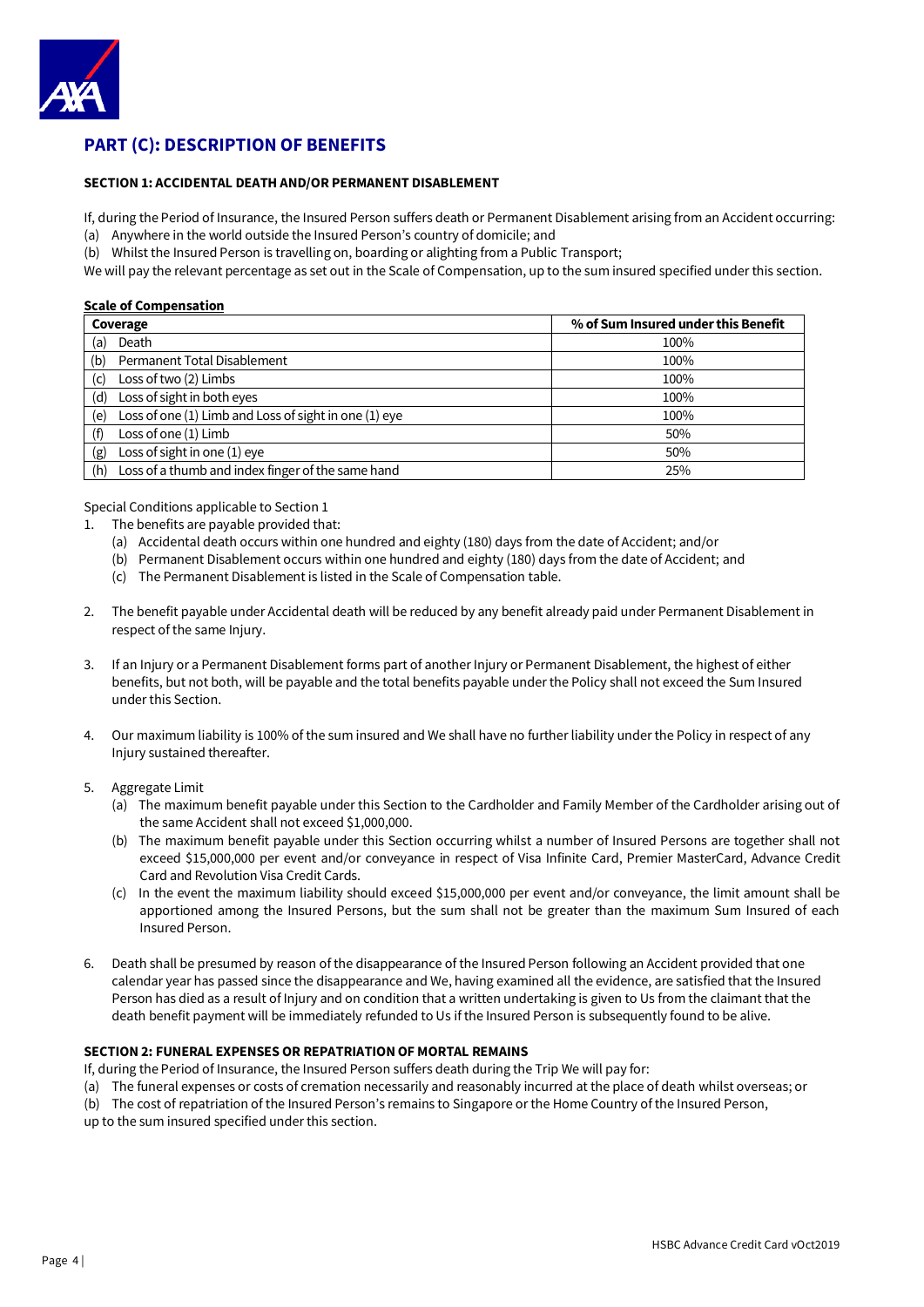

# **Additional Exclusions**

In addition to the General Exclusions, We will not pay for any claim if:

- 1. The Insured Person has undertaken the Trip against the medical advice of his/her Doctor;
- 2. The Insured Person has undertaken the Trip for the purpose of obtaining or seeking any medical or surgical treatment.

# **SECTION 3: TRIP CANCELLATION**

If, during the Period of Insurance, the Insured Person's scheduled Trip is cancelled within thirty (30) days from the date of commencement of the Trip due to any of the following events occurring before the scheduled date of departure, We will reimburse the fare and/or Deposit of the Public Transport and/or that the Insured Person has actually fully paid, up to the sum insured specified under this section:

- (a) Death, Serious Injury or Illness of the Insured Person;
- (b) Death, Serious Injury or Illness of Family Member(s) who is traveling on the same Trip.

### **Additional Exclusions**

In addition to the General Exclusions, We will not pay for any claim in respect of:

- 1. The Insured Person is aware or ought to have known at the time of the booking of the Trip any event that renders the cancellation of the Insured Person's Trip highly possible (such as hospitalization of his/her Family Member or having received a terminal prognosis at the time of the booking of the Trip);
- 2. The Insured Person fails to notify the travel operator or provider of transport or accommodation immediately when it is found necessary for the Insured Person to cancel the Trip;

### **SECTION 4: TRAVEL DELAY**

If, during the Period of Insurance, the departure of the Public Transport from a place of embarkation outside Singapore and in which the Insured Person is booked to travel is delayed for at least eight (8) hours from the scheduled time of departure stated in the Insured Person's itinerary due to:

- (a) Strike; or
- (b) Industrial action; or
- (c) Adverse weather conditions which leads to airspace or airport closure.; or
- (d) Mechanical breakdown of the Public Transport;

We will pay one hundred dollars (\$100) per Insured Person for each full eight (8) hours' delay, up to the sum insured specified under this section.

#### **Additional Exclusions**

In addition to the General Exclusions, We will not pay for any claim if:

- 1. The Insured Person fails to check in with the Public Transport operator according to the itinerary supplied to the Insured Person;
- 2. The Insured Person fails to obtain written confirmation from the Public Transport operator of the actual number of hours of delay and the reason for such delay to support his/her claim;
- 3. The delay is caused by strike or industrial action which already existed on the date of the booking the Public Transport;
- 4. The delay occurred whilst the Insured Person is still in Singapore.

# **SECTION 5: MISSED FLIGHT CONNECTION**

If, during the Period of Insurance, the scheduled Public Transport which the Insured Person is travelling in arrives late at the point of transfer, causing him/her to miss the connecting scheduled Public Transport which he/she has a confirmed booking, and he/she cannot get an alternative transportation which departs within four (4) hours of his/her arrival at the connecting point, We will reimburse the necessary costs incurred by the Insured Person at the overseas connecting point before the next available connecting Public Transport, up to the sum insured specified under this section, for:

- (a) hotel accommodation; and/or
- (b) meals or refreshments;

Provided that the insured Person has received a confirmed reservation on the connecting Public Transport.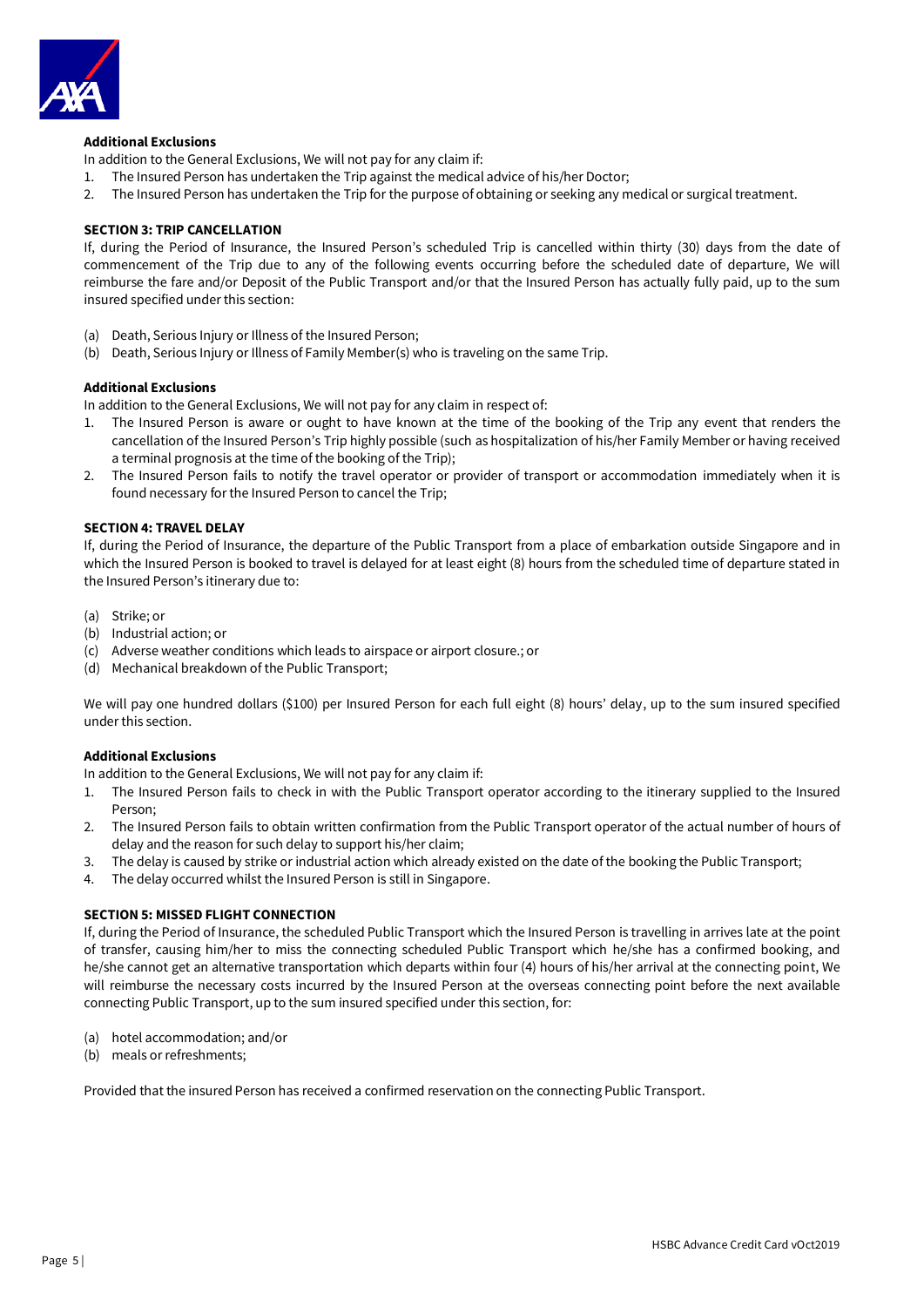

# **Additional Exclusions**

In addition to the General Exclusions, We will not pay for any claim if:

- (a) An alternative onward Public Transport being made available to the Insured Person within four (4) hours from the actual arrival time of the incoming Public Transport to the connecting point;
- (b) The Insured Person fails to obtain written confirmation from the Public Transport operators confirming the delay and the missed connection.

### **SECTION 6: LUGGAGE DELAY**

If, during the Period of Insurance, the Insured Person's check-in luggage with the Public Transport is delayed for more than six (6) hours, and less than forty-eight (48) hours upon his/her arrival at the scheduled overseas destination, We will reimburse the cost of essential items necessarily incurred to get the Insured Person through the period of the delay, up to the sum insured specified under this section.

"Essential items" refers to basic personal items such as toiletries and basic wear.

# **Additional Exclusions**

In addition to the General Exclusions, We will not pay for any claim if:

- 1. The purchases being made within the first six (6) hours of the Insured Person's arrival at the scheduled overseas destination;
- 2. The purchases being made after the delivery of the luggage or after forty-eight (48) hours of the Insured Person's arrival at the scheduled overseas destination whichever is the earlier;
- 3. The check-in luggage was delayed in Singapore;
- 4. The Insured Person fails to produce the original receipt of purchase of the replacement items;
- 5. The Insured Person fails to obtain written confirmation from the Public Transport operators on the number of hours the check-in luggage has been delayed; and/or
- 6. The delay of luggage is not reported to the Public Transport immediately upon discovery.

For the same event, We will only pay claim from either Section 6 (Luggage Delay) or Section 7 (Loss of Luggage), but not from both.

### **SECTION 7: LOSS OF LUGGAGE**

If, during the Period of Insurance, the Insured Person's check-in luggage with the Public Transport is delayed more than fortyeight (48) hours upon the Insured Person's arrival at the scheduled overseas destination, permanent place of residence or return to Singapore, his/her luggage is deemed permanently lost and We will reimburse him/her the cost of replacement of essential items in the check-in luggage, up to the sum insured specified under this section.

"Essential items" refers to basic personal items such as toiletries and basic wear.

# **Additional Exclusions**

In addition to the General Exclusions, We will not pay for any claim if:

- 1. The Insured Person fails to produce the original receipt of purchase of the replacement items;
- 2. The Insured Person fails to obtain written confirmation from the Public Transport operators on the number of hours the check-in luggage has been delayed;
- 3. The Insured Person has already received compensation from the Public Transport provider;
- 4. The Insured Person fails to take all reasonable steps to recover loss or delay of luggage; and/or
- 5. The delay of luggage is not reported to the Public Transport immediately upon discovery.

For the same event, We will only pay claim from either Section 6 (Luggage Delay) or Section 7 (Loss of Luggage), but not from both.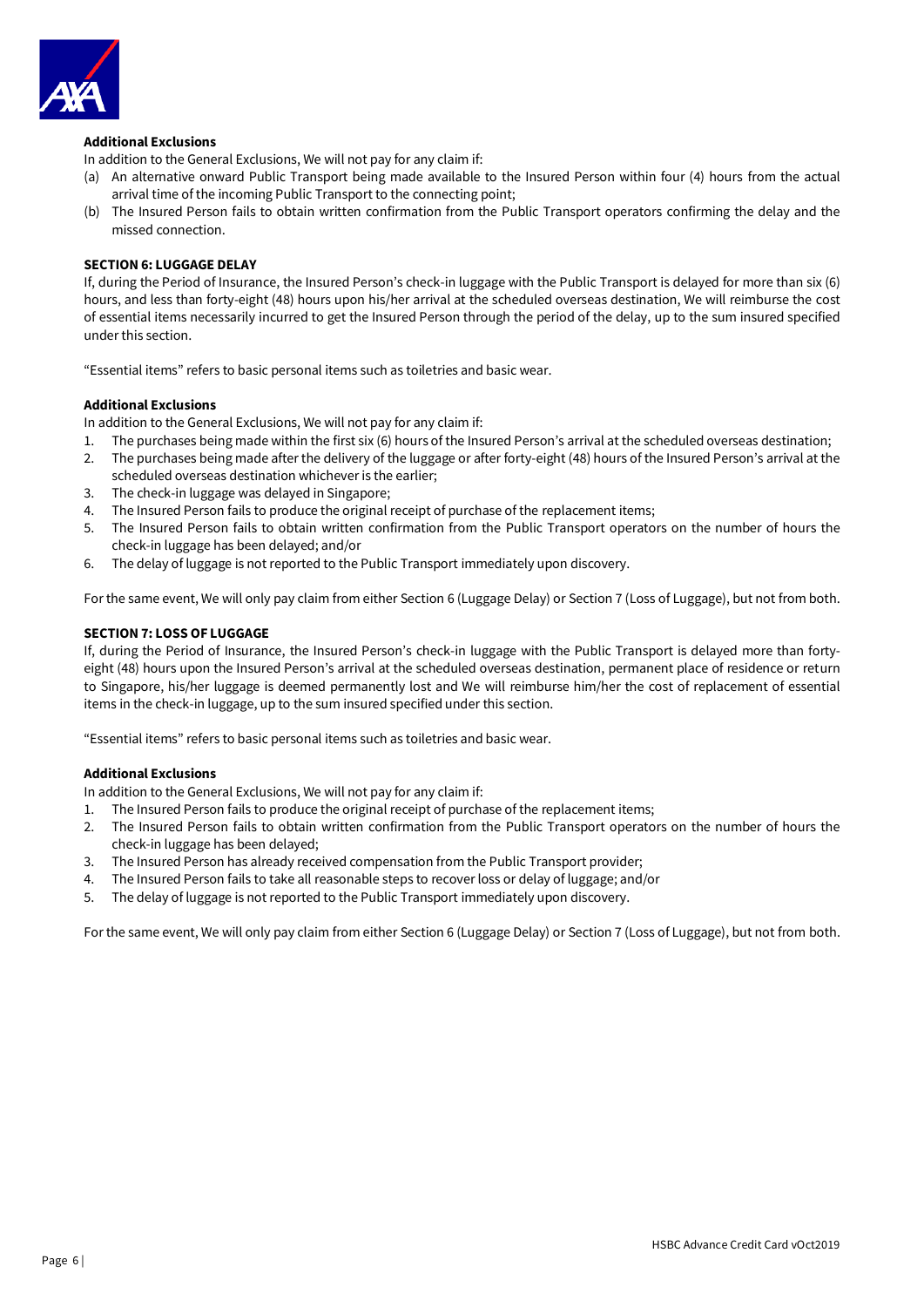

# **PART (D): GENERAL EXCLUSIONS**

The exclusions listed here apply to the whole Policy. We will not pay any benefits from this Policy if the claim is caused directly or indirectly by any of these exclusions.

- 1. Suicide or any attempt thereat or deliberately inflicted, regardless whether sane, insane or under any mental distress.
- 2. Flying or other aerial activities except as a fare-paying passenger in a licensed passenger-carrying aircraft.
- 3. Any illegal act.
- 4. Participation (including any act of provocation) in strike, riot, civil commotion, hijack, murder or assault.
- 5. Detention or confiscation by customs or other authorities.
- 6. War, invasion, act of foreign enemy, hostilities or warlike operations (whether war be declared or undeclared), civil war, rebellion, revolution, insurrection or military or usurped power, terrorism howsoever arising or any act thereof.
- 7. Any act of nuclear, chemical or biological terrorism, regardless of any other cause or event contributing concurrently or in any other sequence to the Injury.
- 8. The fare of the Public Transport is not fully charged to the HSBC Advance Credit Card.
- 9. Any Pre-Existing Medical Conditions.
- 10. Travel in, to or through Afghanistan, Cuba, Democratic Republic of Congo, Iran, Iraq, Liberia, North Korea, Sudan or Syria.

# **PART (E): GENERAL CONDITIONS**

# **1. Entire Contract, Changes and Delivery of Notices**

- (a) This Policy is a contract between You and Us, and contains this Policy Wordings, the Policy Schedule and any endorsements.
- (b) We reserve the right to make changes to the Policy's terms and conditions by giving You a written notice of at least 30 days.
- (c) No intermediary has the authority to make changes to the terms and conditions of this Policy. Any changes to the terms and conditions of this Policy is only valid if We have given our agreement in writing.

# **2. Liability**

We will not be liable to pay any benefits under this Policy if You or any Insured Person:

- (a) Fail to fully and truthfully disclose to Us, all material information known (or which could reasonably be expected to be known), before inception of this Policy and upon each renewal;
- (b) Fail to properly observe and fulfil the terms and conditions of this Policy;
- (c) Make any untrue statement;
- (d) Omit, suppress or incorrectly state any material information affecting the risk; or
- (e) Make any claim that is fraudulent or exaggerated or make any false declaration or statement in support of a claim.

# **3. Claim Notification and Co-operation**

On the happening of any Accident likely to give rise to a claim under this Policy, the Insured Person (or his/her legal personal representative in the event of death) must promptly take reasonable steps to:

- (a) Obtain and follow medical advice from a Doctor;
- (b) Obtain a certificate from a Doctor confirming the nature and extent of his/her Injury or Permanent Disablement: and
- (c) Notify Us of the Accident.

The Insured Person (or his/her legal personal representative in the event of death) must complete Our claim form and send it to Us no later than thirty (30) days from the date of Accident and provide Us with any other information and/or documents or help which we may request to support the Insured Person's claim.